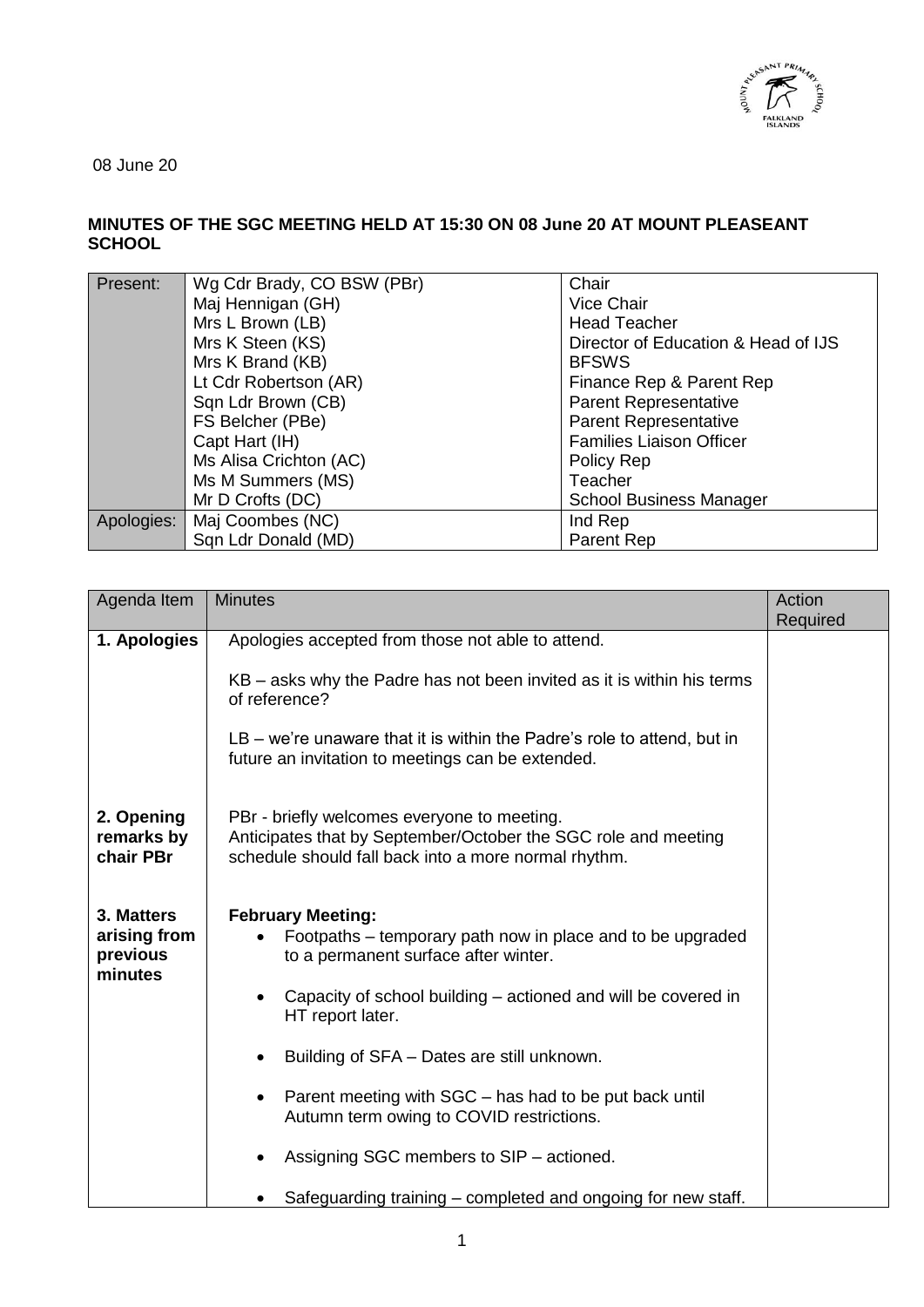

|                    |                                                                                                                                                                                                                                                                                                                                                                                                             | <b>ISLANDS</b>                       |
|--------------------|-------------------------------------------------------------------------------------------------------------------------------------------------------------------------------------------------------------------------------------------------------------------------------------------------------------------------------------------------------------------------------------------------------------|--------------------------------------|
|                    | School self-evaluation - is being rewritten and completion<br>targeted for September.                                                                                                                                                                                                                                                                                                                       |                                      |
|                    | LEC pension contributions – HQ have written to LEC's.                                                                                                                                                                                                                                                                                                                                                       |                                      |
|                    | SGC school visits – could not take place because of COVID<br>restrictions.                                                                                                                                                                                                                                                                                                                                  |                                      |
|                    | PTA new chairperson - PTA has not been/isn't currently in<br>operation.                                                                                                                                                                                                                                                                                                                                     |                                      |
|                    | Parental Delegation Form - IH completed required meetings;<br>$\bullet$<br>form was originally approved by DCYP, the incumbent HT and<br>SSAFA.                                                                                                                                                                                                                                                             |                                      |
|                    | PBr – points out that KB is now employed as by Polaris<br>Children's Service, known as British Forces Social Work<br>Service.                                                                                                                                                                                                                                                                               |                                      |
|                    | <b>June Extra-ordinary meeting:</b>                                                                                                                                                                                                                                                                                                                                                                         |                                      |
|                    | 2 week re-evaluation of school risk assessment – done.                                                                                                                                                                                                                                                                                                                                                      |                                      |
|                    | Planning for staff leave needs - done.<br>٠                                                                                                                                                                                                                                                                                                                                                                 |                                      |
|                    | SGC email – done, MPS.SGC@modschools.org, is on school<br>٠<br>website.                                                                                                                                                                                                                                                                                                                                     | $PB - see$ if<br>gym has             |
|                    | Hangar for $PE - was$ to be looked at by MD<br>KB – asks how safe it would be?<br>LB - any potential site would be subject to a risk assessment<br>before use. The need for physical exercise is really important.<br>PB – asks how much access will be needed and for how<br>many?<br>LB - probably once per week, class sizes of about 15.<br>PB – will speak to gym to see if they can accommodate this. | space to<br>facilitate PE<br>lessons |
|                    |                                                                                                                                                                                                                                                                                                                                                                                                             |                                      |
| 4. HT Report<br>LB | <b>Pupils</b><br>Provides summary of pupil numbers, how the numbers have changed<br>throughout the academic year and what the anticipated September<br>numbers are.                                                                                                                                                                                                                                         |                                      |
|                    | School will continue to provide home learning support for families in<br>periods of isolation and quarantine.                                                                                                                                                                                                                                                                                               |                                      |
|                    | Attendance figures will be given out with the next pupil report for the<br>period pre-COVID closure, Sept 2019 to March 2020.                                                                                                                                                                                                                                                                               |                                      |
|                    | Whole school attendance for that period was 96.9%.                                                                                                                                                                                                                                                                                                                                                          |                                      |
|                    |                                                                                                                                                                                                                                                                                                                                                                                                             |                                      |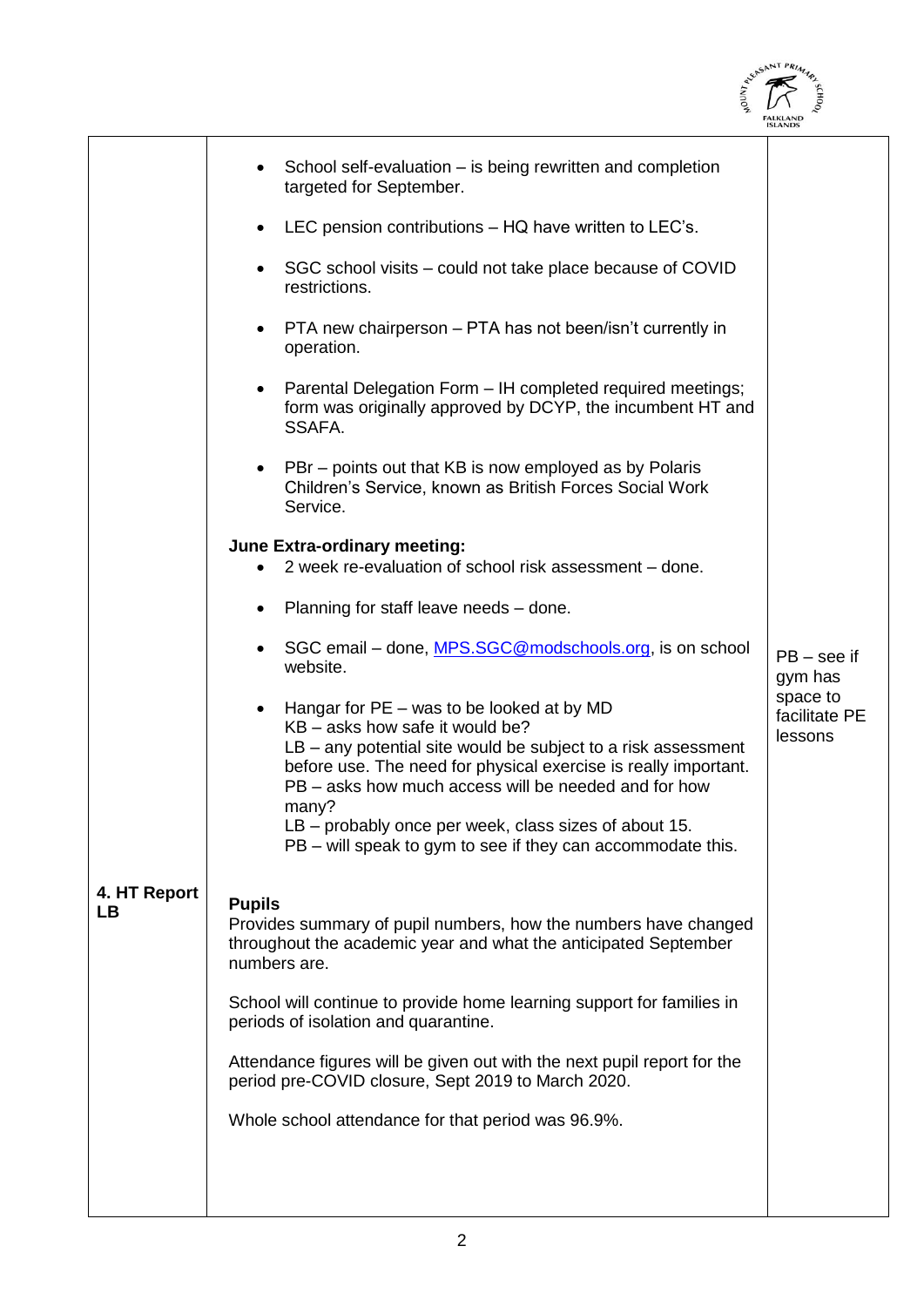

| <b>Closure and re-opening</b><br>Proposed classroom changes have already been made ready for<br>September, during the changes all class bubbles have been<br>maintained.                                                                                                    |  |
|-----------------------------------------------------------------------------------------------------------------------------------------------------------------------------------------------------------------------------------------------------------------------------|--|
| Considered this to be very important to complete before the end of the<br>school year as it is a means of helping the children transition. Unable<br>to undertake normal transition activities, so the children have been<br>able to see where their class be in September. |  |
| By re-organising have created two intervention rooms, Yr 5/6 have<br>moved into the larger classroom that was needed, there is now a<br>dedicated library with a research area and a teaching area.                                                                         |  |
| Every key stage has a useful intervention space.                                                                                                                                                                                                                            |  |
| Governors are encouraged to take a look around school at the end of<br>the meeting.                                                                                                                                                                                         |  |
| Layouts within classrooms have been maintained according to COVID<br>restrictions and all other COVID arrangements maintained.                                                                                                                                              |  |
| <b>Staffing</b><br>Teachers - school is fully staffed.<br>LSA's - are all now attached to a class and professional development<br>meetings have been completed by teaching staff.                                                                                           |  |
| The new Y3/4 teacher is in post.<br>The new caretaker is in post.                                                                                                                                                                                                           |  |
| <b>Recruitment</b><br>The Head Teacher position has been advertised.                                                                                                                                                                                                        |  |
| 2 X LSA positions will be advertised shortly.                                                                                                                                                                                                                               |  |
| <b>Community support</b><br>COVID restrictions have meant that this is not currently taking place.                                                                                                                                                                          |  |
| Anticipate that Morning Club will re-commence in the Autumn term but<br>not immediately.                                                                                                                                                                                    |  |
| Health Visitor and Practice Nurse visit couldn't happen as planned last<br>week owing to weather, but will be re-arranged.                                                                                                                                                  |  |
| Next school year wish to further develop the use of the school hall.                                                                                                                                                                                                        |  |
| Looking to expand the support offered by our Nursery Manager for the<br>very young children on base. Has already assisted the Families<br>Officer to develop the FCC space for young children.                                                                              |  |
| <b>Curriculum</b><br>Following COVID closure children's progress was assessed and gaps<br>identified in order to plan to the end of term.                                                                                                                                   |  |
|                                                                                                                                                                                                                                                                             |  |

 $\overline{a}$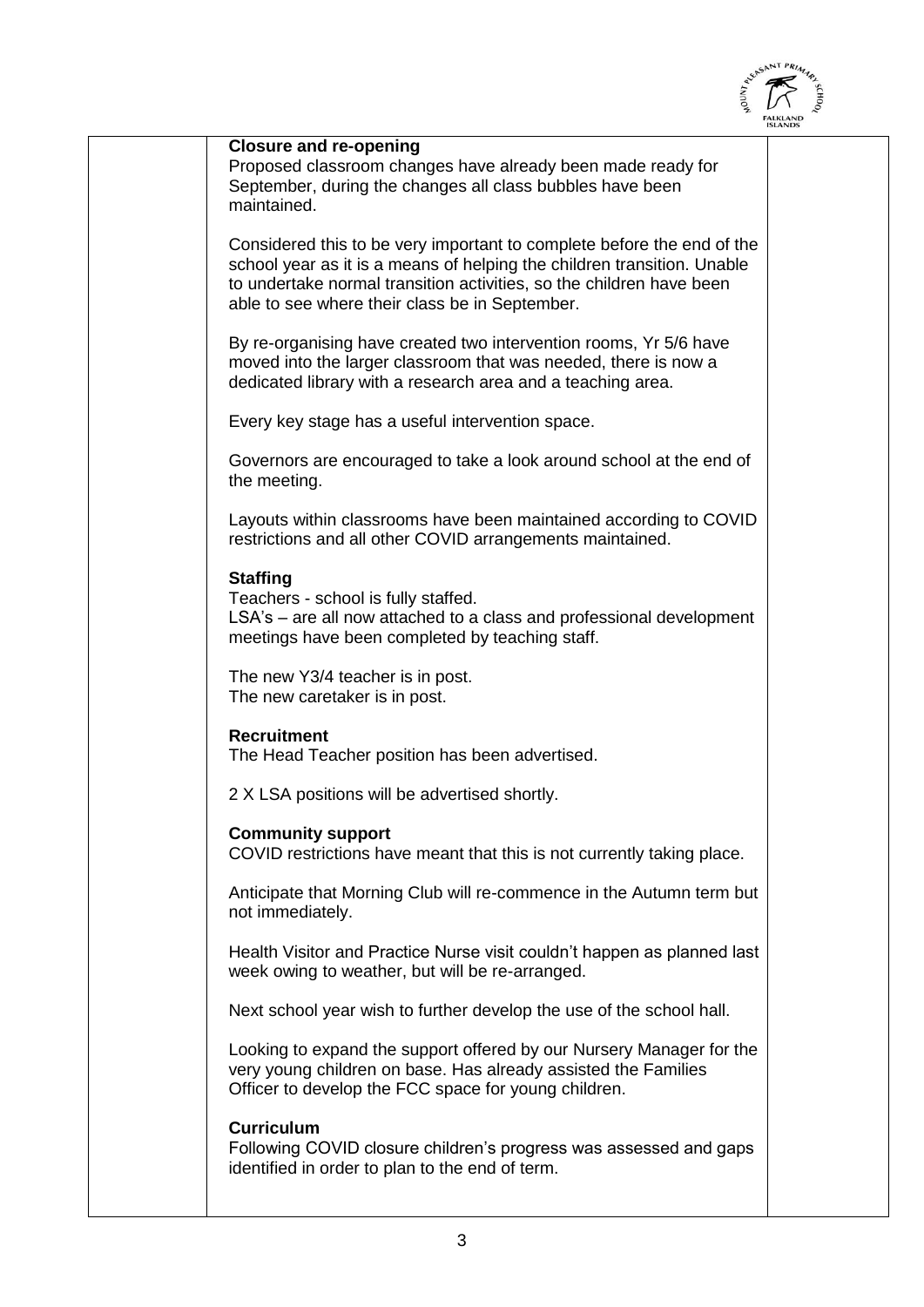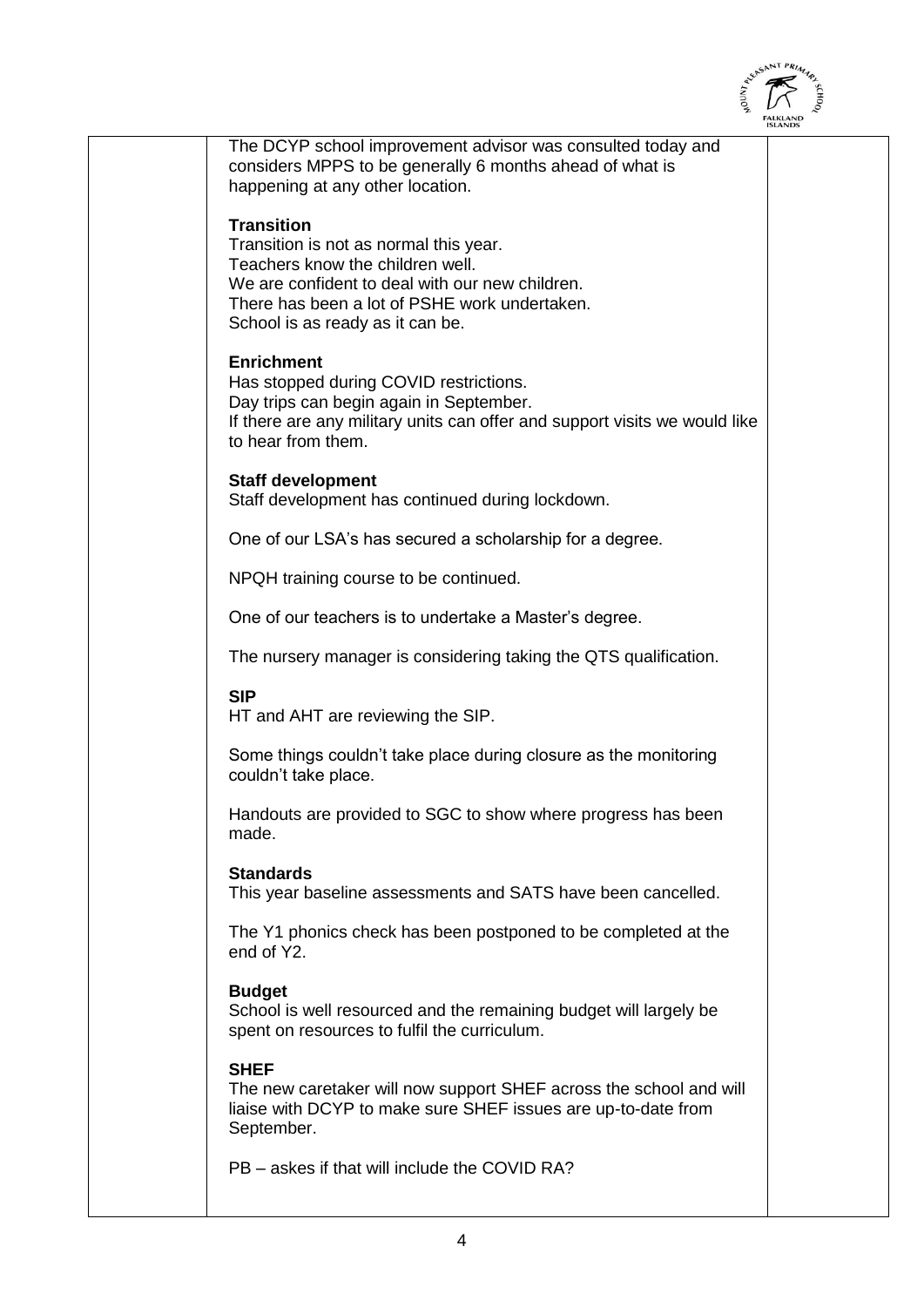|                                     |                                                                                                                                                                                                                                                                                                                                                                           | ALEASANT PRIM                |
|-------------------------------------|---------------------------------------------------------------------------------------------------------------------------------------------------------------------------------------------------------------------------------------------------------------------------------------------------------------------------------------------------------------------------|------------------------------|
|                                     |                                                                                                                                                                                                                                                                                                                                                                           |                              |
|                                     |                                                                                                                                                                                                                                                                                                                                                                           |                              |
|                                     | LB – there will effectively be two discussions – one for the COVID RA<br>and another for general SHEF.                                                                                                                                                                                                                                                                    |                              |
|                                     | The visit of the DCYP SHEF advisor couldn't take place, so school<br>now aims to identify any gaps to act upon until that visit can go ahead.                                                                                                                                                                                                                             |                              |
| 5. Updated<br>school<br>policies LB | There are still policies being finished and will be shared with staff and<br>pupils in order to be able to include the 'student voice' before being<br>published.                                                                                                                                                                                                         |                              |
|                                     | These policies should be available to share in September, including,<br>Teaching & Learning Policy, Assessment Policy, Feedback & Marking<br>Policy, English Policy.                                                                                                                                                                                                      | $LB - To work$<br>on new     |
|                                     | AR – asks if the work on policy will include the 'Parent Charter'<br>discussed at previous meeting.                                                                                                                                                                                                                                                                       | policies                     |
|                                     | $PB - MD$ was going to look at other examples $-$ will discuss this with<br>him.                                                                                                                                                                                                                                                                                          |                              |
|                                     | KB – asks what form this would take?                                                                                                                                                                                                                                                                                                                                      |                              |
|                                     | LB - more like an agreement.<br>IH – along the lines of 'what the school can expect of you'.                                                                                                                                                                                                                                                                              | $AC - will$                  |
|                                     | $AC - as policy rep agrees to draft the parent chart.$                                                                                                                                                                                                                                                                                                                    | explore<br>parent<br>charter |
| 6. Long-<br>term                    | UK Government guidance is that all schools will be re-opening fully in<br>September.                                                                                                                                                                                                                                                                                      |                              |
| challenges<br>post-COVID<br>LB.     | The DCYP CEO states that MOD schools will re-open fully if able to<br>within the local context.                                                                                                                                                                                                                                                                           |                              |
|                                     | MPPS – is currently the only MOD school fully open.                                                                                                                                                                                                                                                                                                                       |                              |
|                                     | AR – asks, should there be a spike in COVID cases in the UK leading to<br>closure of UK schools will MPPS also have to close?                                                                                                                                                                                                                                             |                              |
|                                     | LB - we don't think so as there is 'leeway' according to what the local<br>situation is. So, we would expect to be able to act according to our<br>unique local situation.                                                                                                                                                                                                |                              |
|                                     | There a just 4 statutory requirements:<br>If anyone is sick they must be off school.<br>Enhanced measures for handwashing.<br>Enhanced measures for respiratory hygiene.<br>Enhanced cleaning schedules.<br>Otherwise, guidance is to do what is appropriate in the local<br>circumstances and being able to maintain groups so that track & trace<br>is always possible. |                              |
|                                     | In September whole school activities can resume.                                                                                                                                                                                                                                                                                                                          |                              |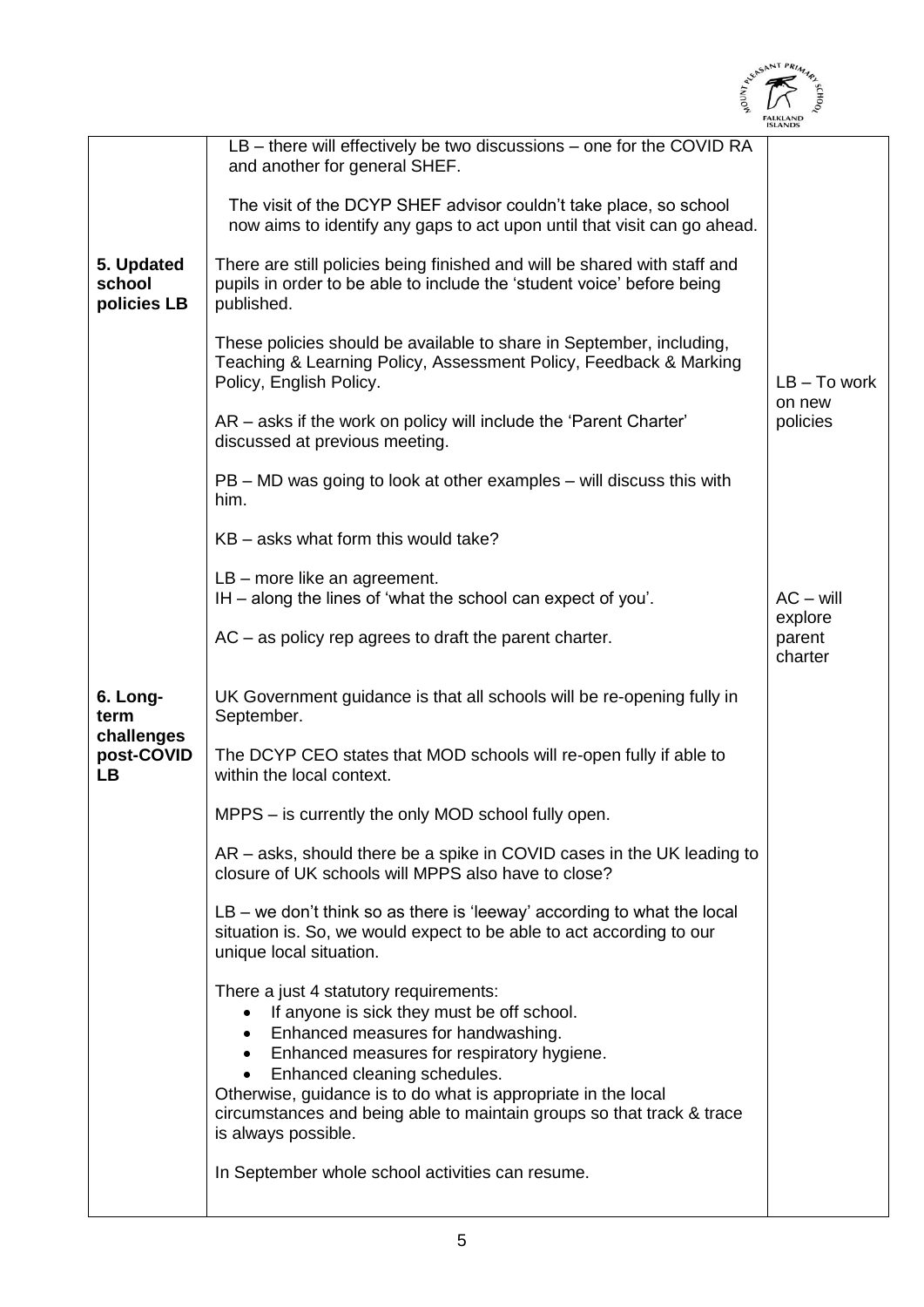

|                            |                                                                                                                                                                                                      | <b>ISLANDS</b> |
|----------------------------|------------------------------------------------------------------------------------------------------------------------------------------------------------------------------------------------------|----------------|
|                            | We are awaiting the DCYP guidance but are starting to get our RA<br>ready now.                                                                                                                       |                |
|                            | PB – asks will visitors to school be allowed?                                                                                                                                                        |                |
|                            | LB – not certain, guidance only published today, as visits out of school<br>are allowed, think visitors to school should be alright too.                                                             |                |
|                            | KB – asks why face masks are not being worn.                                                                                                                                                         |                |
|                            | PB - we have no local cases.<br>LB – we are following BFSAI policy.<br>AR - if the local context should change, that would be looked at but, at<br>the moment, BFSAI has robust quarantine in place. |                |
|                            | KS - confirms that masks are not worn in Stanley.                                                                                                                                                    |                |
|                            | $AR$ – our situation is reviewed on a daily basis. Lockdown would most<br>likely be a more effective control measure than wearing masks.                                                             |                |
|                            | LB - we have only 45 children so our groupings are manageable and<br>track & trace is not a concern.                                                                                                 |                |
|                            | $AR -$ groupings are less relevant here because of the family groups that<br>we have.                                                                                                                |                |
|                            | PB – asks if this information will go to parents?                                                                                                                                                    |                |
|                            | $LB - yes$ by newsletter, will be able to say the things that are definite.                                                                                                                          |                |
|                            | AR – asks how many new families are expected?                                                                                                                                                        |                |
|                            | LB – only 1 family arriving in Summer so that's also very manageable.                                                                                                                                |                |
| 7. Roles/                  | SGC visits to school need to start again in September.                                                                                                                                               |                |
| <b>School</b><br>visits PB | Those visiting will need to engage with the teacher rather more than the<br>children (owing to the restrictions).                                                                                    |                |
|                            | KB – asks if safeguarding can also therefore begin?                                                                                                                                                  |                |
|                            | $LB - yes.$                                                                                                                                                                                          |                |
|                            | AR – agrees, yes on the balance of risk safeguarding should<br>commence.                                                                                                                             |                |
|                            | PB - visits should be each half-term.                                                                                                                                                                |                |
|                            | CB – asks if visits should now be focussed on SIP areas or year<br>groups.                                                                                                                           |                |
|                            | PB - visits should focus on SIP.                                                                                                                                                                     |                |
|                            | $LB - SGC$ members can meet with HT/AHT for guidance and then<br>speak with teachers.                                                                                                                |                |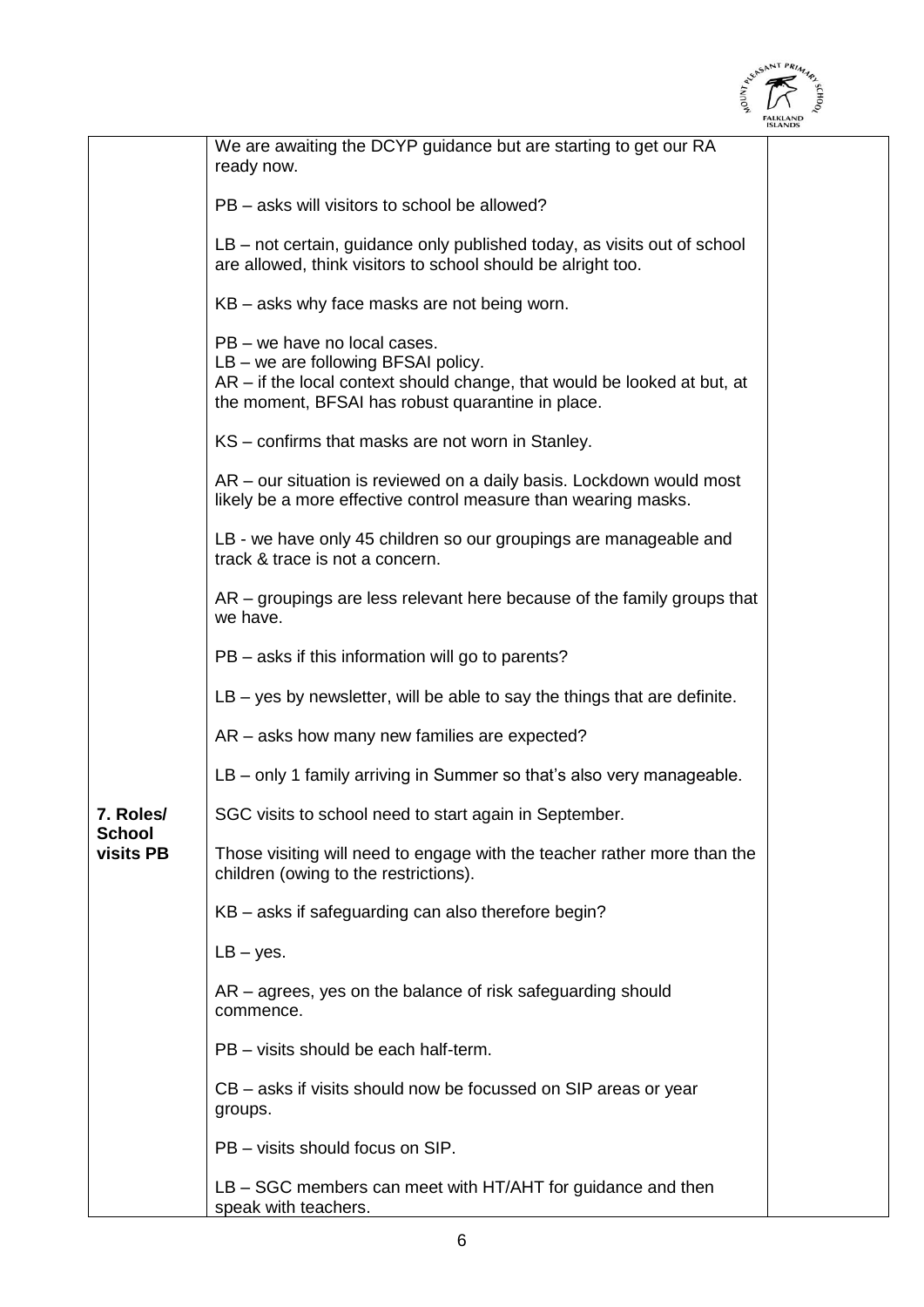| NOON                                                                                                                                                                                                                                                                            | atchshmi PRIM |
|---------------------------------------------------------------------------------------------------------------------------------------------------------------------------------------------------------------------------------------------------------------------------------|---------------|
| PB – the standard SGC reporting form should be completed, the form<br>also has a safeguarding box to complete.                                                                                                                                                                  |               |
| <b>Teacher / Practitioner Reps / Unit Reps / Chair</b>                                                                                                                                                                                                                          |               |
| $LB$ – have requested expressions of interest for a new staff rep.                                                                                                                                                                                                              |               |
| AR – completed a finance visit, all is run well and assurance is provided<br>by both BSW and DCYP.<br>Perhaps the SGC would be able to help in securing in long-term<br>strategy for infra-structure, such as permanent structures for storage<br>rather than an ISO container. |               |
| PB – agrees that SGC may be able to start looking at that from<br>September.                                                                                                                                                                                                    |               |

IH – find out if there are any units who may be able to facilitate school visits

from

September.

IH – will help to find out if any units may wish to accommodate school visits.

KS – offers thanks to all school staff for everything that's been done.

PBe – points out that DBS clearance is needed for new SGC members.

PB – confirms that DBS applications can be put through school.

PB – the vice-chair (GH) will be leaving, this is an independent rep role and expressions of interest have been sought. Also, Nikki Coombes is due to leave in August – do we need to fill this position?

Consensus is no – there are enough SGC members.

With regard to the vice-chair, once another independent rep has been appointed the decision to appoint the next vice-chair can be taken – this will likely take place at the next SGC meeting.

**9. AOB** LB – thanks SGC for being so supportive and helpful in a practical way.

PB – asks if term dates for next year have been decided?

LB – owing to local quarantine it's likely that the October half-term will remain as 1 week and that the additional week (as a result of school working through the Summer half-term) will be taken at Christmas. This will have less impact on the half-term break and give a more useful leave period at Christmas. Are the SGC happy to return the October half-tern to a single week?

AR – that makes complete sense.

 $\overline{a}$ 

**8. Issues raised**

IH – check which dates will fit with the SAA.